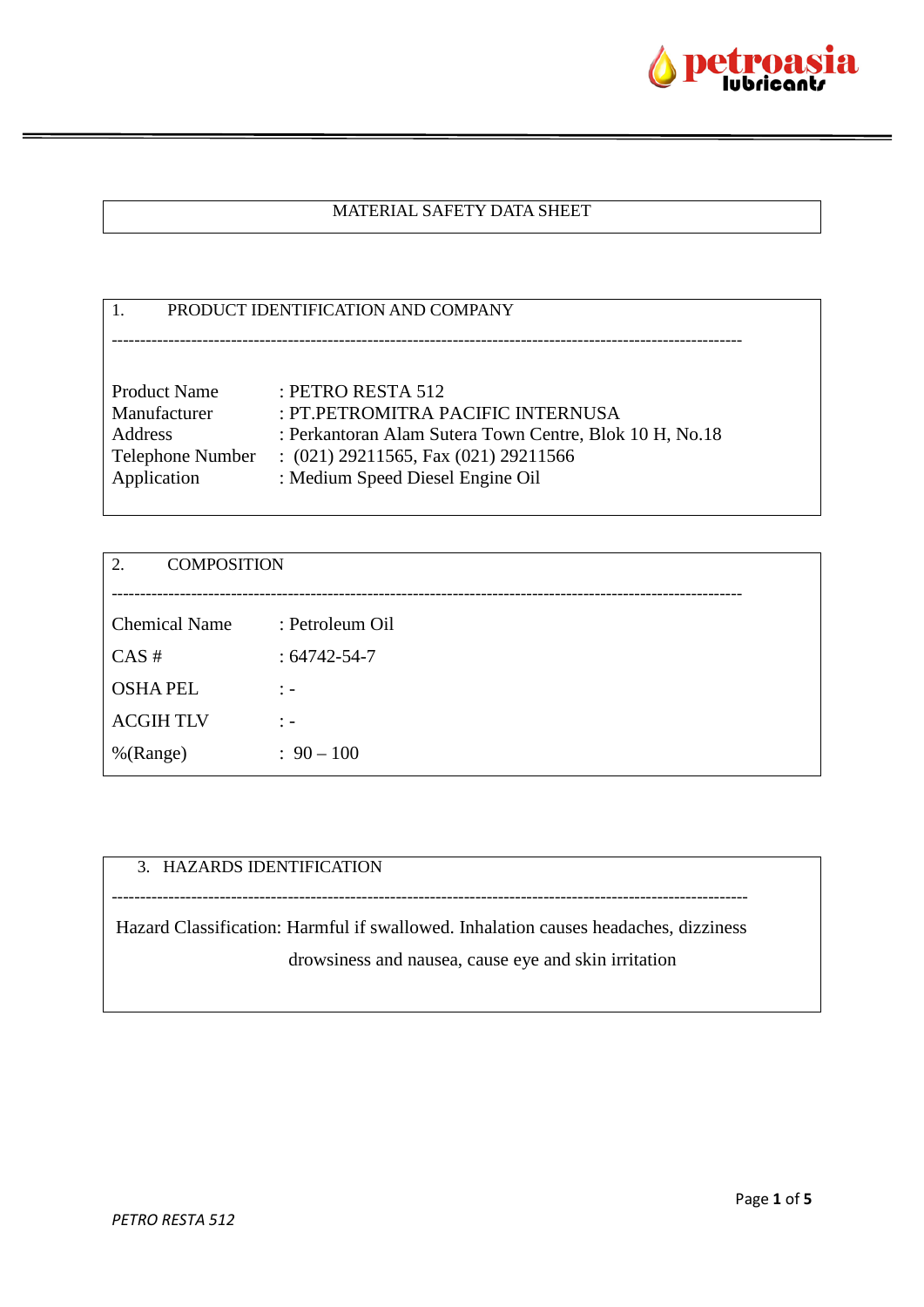

| 4. | <b>FIRST AID</b>   |                                                                                                                                                                                                                       |
|----|--------------------|-----------------------------------------------------------------------------------------------------------------------------------------------------------------------------------------------------------------------|
|    | <b>Eye Contact</b> | Flush eyes with large amount of water until irritation subsides. If<br>irritation persists, get medical attention                                                                                                     |
|    | Skin Contact       | Wash skin with water immediately. Get medical attention if any<br>symptoms develop. To remove the material from skin, apply a<br>waterless hand cleaner, mineral oil, or petroleum jelly. Then<br>with soap and water |
|    | Inhalation         | Remove to fresh air. If rapid recovery does not occur, get medical<br>attention                                                                                                                                       |
|    | Ingestion          | Do not induce vomiting. If rapid recovery does not occur, get<br>medical attention                                                                                                                                    |

| <b>FIRE FIGHTING MEASURES</b><br>.5.    |                                                                                                                                                                                        |
|-----------------------------------------|----------------------------------------------------------------------------------------------------------------------------------------------------------------------------------------|
| Flash Point, 0C                         | :281                                                                                                                                                                                   |
| <b>Extinguishing Media</b>              | : Dry chemical, Foam or CO2                                                                                                                                                            |
| <b>Special Fire Fighting Procedures</b> | : For firefighter involving this material, do not enter any<br>enclosed or confined fire space without proper<br>protective equipment, including self contained<br>breathing apparatus |
| <b>Combustion Products</b>              | : Oxides of carbon                                                                                                                                                                     |

| 6.<br><b>ACCIDENTAL RELEASE MEASURES</b> |                                                                                                                                 |
|------------------------------------------|---------------------------------------------------------------------------------------------------------------------------------|
| <b>Personal Precautions</b>              | : Immediately contact emergency personnel. Use suitable<br>Protective equipment. Follow all fire fighting procedure             |
| <b>Environment Precautions</b>           | : Prevent liquid entering sewers, drains or water courses                                                                       |
| Decontamination                          | : Absorb in earth or sand or other suitable material. In Case of<br>spillage on water contain by a boom and collect by skimming |
|                                          | or absorption                                                                                                                   |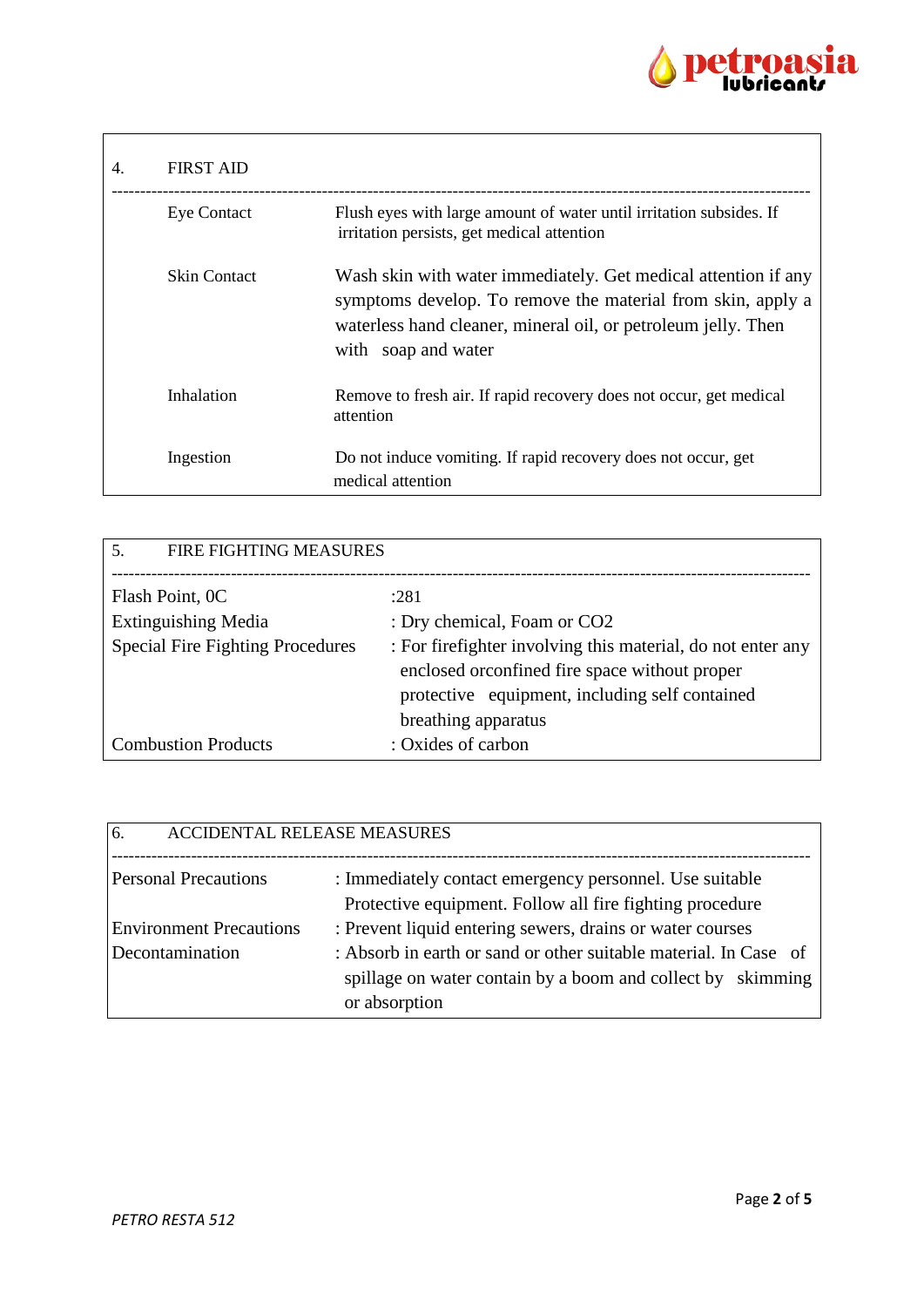

| 7.<br><b>HANDLING AND STORAGE</b> |                                                                                                                                                                                                                       |
|-----------------------------------|-----------------------------------------------------------------------------------------------------------------------------------------------------------------------------------------------------------------------|
| Handling                          | : Do not ingest. Avoid contact with skin, eyes and<br>clothing. Wash thoroughly after handling                                                                                                                        |
| Storage                           | : Keep containers tightly closed. Keep container in a<br>cool, well ventilated area. Do not cut, grind, drill,<br>weld, reuse or dispose of containers unless adequate<br>precautions are taken against these hazards |

| 8.<br>EXPOSURE CONTROL/PERSONAL PROTECTION |                                                                                                                                                                                                       |
|--------------------------------------------|-------------------------------------------------------------------------------------------------------------------------------------------------------------------------------------------------------|
| Occupational Exposure Limits               | : None assigned.                                                                                                                                                                                      |
| <b>Engineering Control Measures</b>        | : Provide exhaust ventilation. Ensure that eyewash<br>Stations and safety showers are close to the work<br>station location. Chemical splash goggles. Wear<br>suitable protective Clothing and gloves |
| <b>Personal Protection</b>                 | : for eyes                                                                                                                                                                                            |

| 9.<br>PHYSICAL AND CHEMICAL PROPERTIES                                                                                                                                                                                                                  |                                                                                                                        |  |
|---------------------------------------------------------------------------------------------------------------------------------------------------------------------------------------------------------------------------------------------------------|------------------------------------------------------------------------------------------------------------------------|--|
| Appearance and odor<br>Density @ 15oC<br>: 0.9025<br>Boiling Point (oC)<br>Melting point $(oC)$<br>Pour Point<br>$: -12$<br>Flash Point, oC<br>: 281<br>Solubility in water<br>Non<br>Vapour Density $(air=1)$<br>Evaporation rate<br>(Butyl Acetate=1) | : Brown liquid and characteristic odor<br>: Not determined<br>: Not applicable<br>: Not determined<br>: Not determined |  |

| STABILITY AND REACTIVITY<br>10. |                                  |
|---------------------------------|----------------------------------|
| Stability                       | : Stable under normal condition  |
| <b>Conditions to Avoid</b>      | : Avoid exposure to extreme heat |
| Material to Avoid               | : Strong Oxidizing Agent         |
| Hazardous Decomposition         | : Oxides of Carbon               |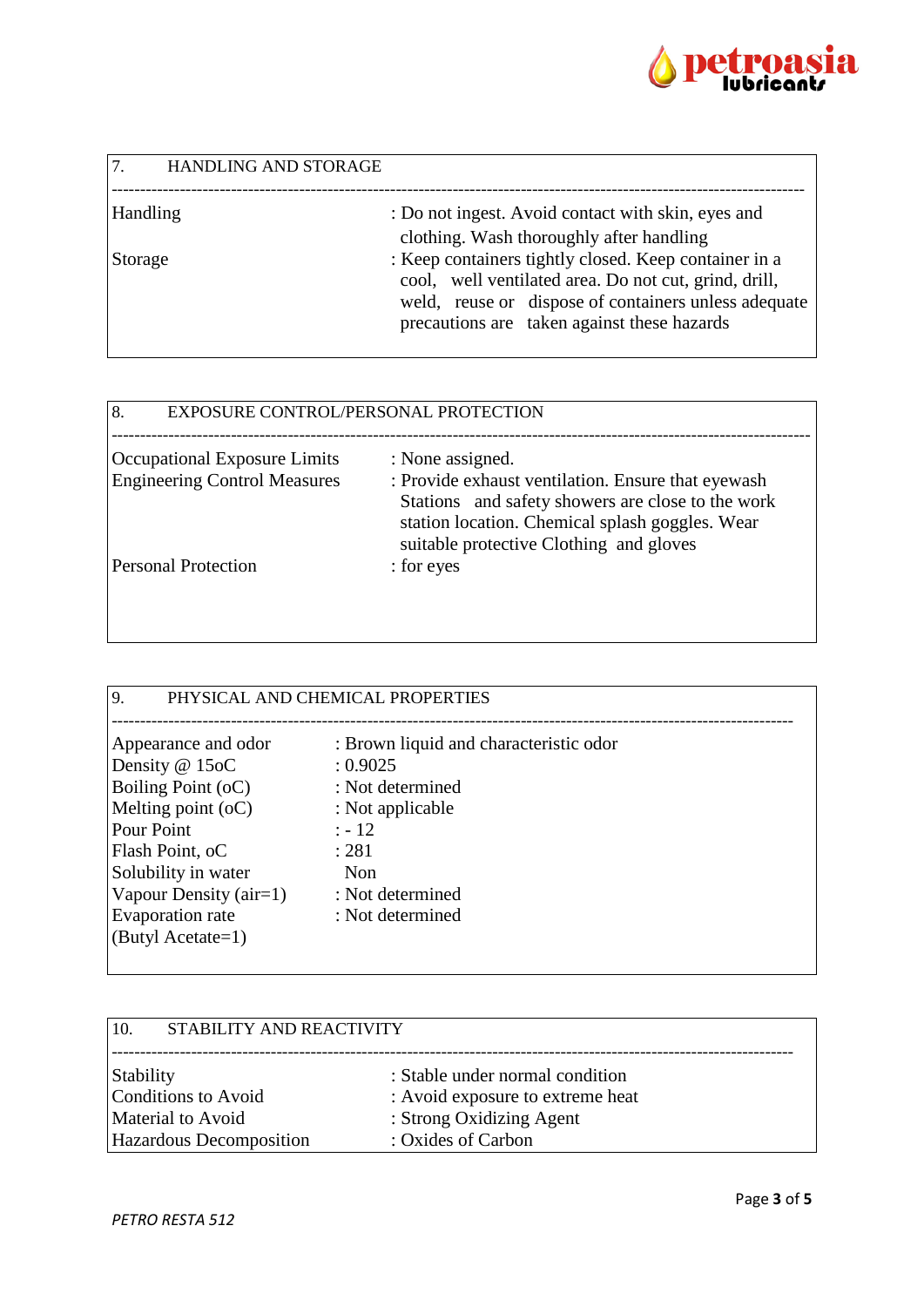

### 11.OXICOLOGICAL INFORMATION HEALTH EFFECT

| On eyes<br>On skin               | : May cause temporary irritation and discomfort<br>: Generally non irritant on incidental contact. Excessive or<br>Prolonged contact may give rise to slight irritation |
|----------------------------------|-------------------------------------------------------------------------------------------------------------------------------------------------------------------------|
| By inhalation                    | : High concentration of mist may give rise to respiratory<br><i>irritation.</i>                                                                                         |
| By ingestion                     | : Ingestion of large quantities may cause nausea, sickness and<br>diarrhoea.                                                                                            |
| <b>Chronic Toxicity</b><br>Other | : No hazard anticipated<br>: Products which have become contaminated might present<br>More serious health effect.                                                       |

| 12.<br><b>ECOLOGICAL INFORMATION</b> |                                                                                                                                |  |
|--------------------------------------|--------------------------------------------------------------------------------------------------------------------------------|--|
| Ecotoxicity<br>Biodegradability      | : NA.<br>: Not readily biodegradable but inherently                                                                            |  |
| biodegradable.                       | Leaching and penetration through surface soils is<br>Generally regarded as resulting in long term<br>persistence               |  |
| <b>Other Ecological Information</b>  | : Spillages may penetrate the soil causing ground water<br>contamination. Fresh or used product may harmful to<br>aquatic life |  |

## 13. DISPOSAL CONSIDERATION

--------------------------------------------------------------------------------------------------------------------------- **Product Disposal** :Avoid contact of spilled material and runoff with soil and surface waterways. Consult an environmental Professional to determine if local, regional or national Regulations would classify spilled or contaminated materials as hazardous waste. Use only approved transporters, recyclers, treatment, storage or disposal facilities

**Container Disposal** :Dispose of in accordance with all applicable Local and national regulations